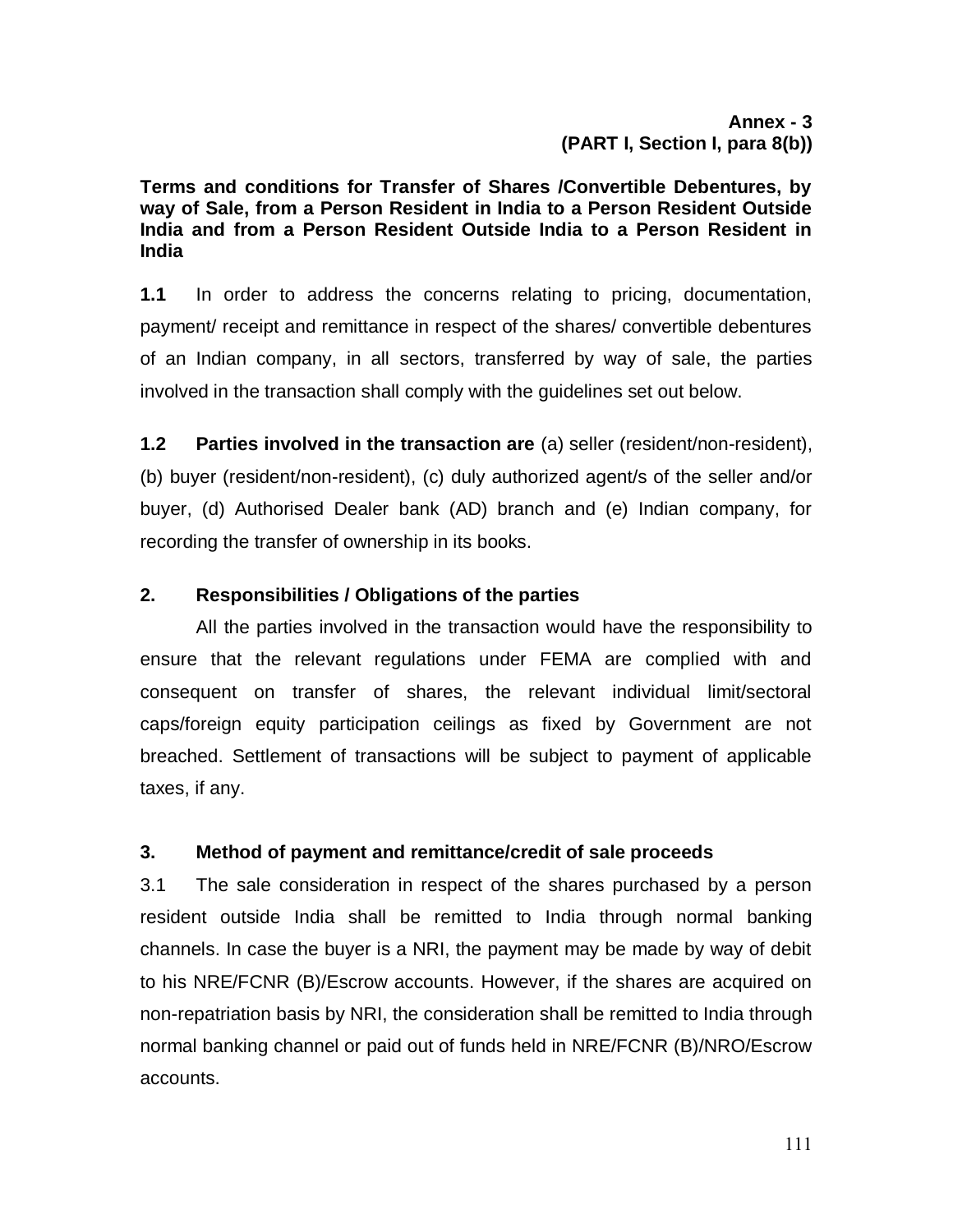3.2. The sale proceeds of shares (net of taxes) sold by a person resident outside India may be remitted outside India. In case of FII/RFPI, the sale proceeds may be credited to its special Non-Resident Rupee Account. In case of NRI, if the shares sold were held on repatriation basis, the sale proceeds (net of taxes) may be credited to his NRE /FCNR(B) accounts and if the shares sold were held on non repatriation basis, the sale proceeds may be credited to his NRO account subject to payment of taxes.

3.3 The sale proceeds of shares (net of taxes) sold by an OCB may be remitted outside India directly if the shares were held on repatriation basis and if the shares sold were held on non-repatriation basis, the sale proceeds may be credited to its NRO (Current) Account subject to payment of taxes, except in the case of OCBs whose accounts have been blocked by Reserve Bank.

#### **4. Documentation**

Besides obtaining a declaration in the enclosed Form FC-TRS (in quadruplicate), the AD branch should arrange to obtain and keep on record the following documents:

### **4.1 For sale of shares by a person resident in India**

- i. Consent Letter duly signed by the seller and buyer or their duly appointed agent indicating the details of transfer i.e. number of shares to be transferred, the name of the investee company whose shares are being transferred and the price at which shares are being transferred. In case there is no formal Sale Agreement, letters exchanged to this effect may be kept on record.
- ii. Where Consent Letter has been signed by their duly appointed agent, the Power of Attorney Document executed by the seller/buyer authorizing the agent to purchase/sell shares.
- iii. The shareholding pattern of the investee company after the acquisition of shares by a person resident outside India showing equity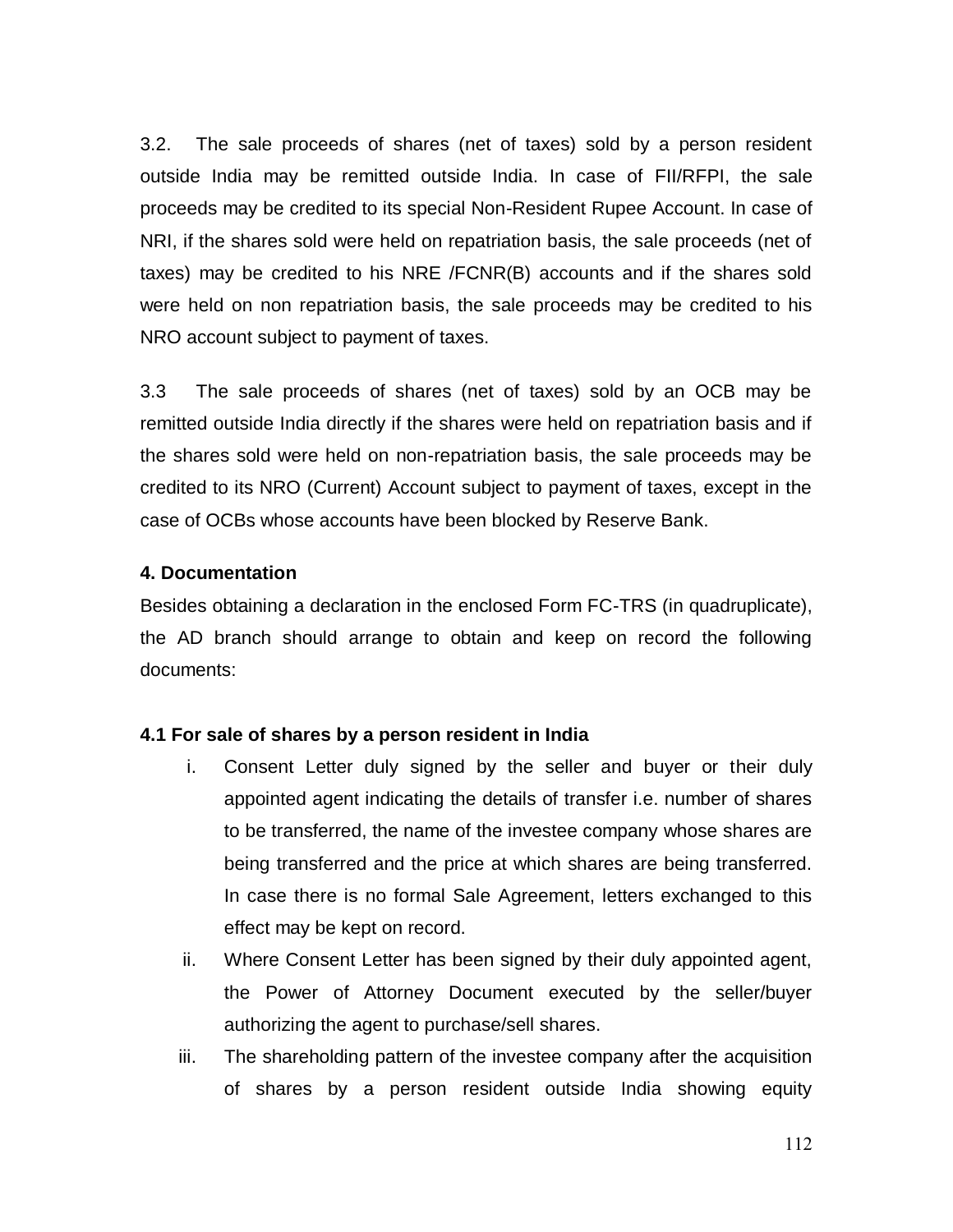participation of residents and non-residents category-wise (i.e. NRIs/OCBs/foreign nationals/incorporated non-resident entities/FII/RFPIs) and its percentage of paid up capital obtained by the seller/buyer or their duly appointed agent from the company, where the sectoral cap/limits have been prescribed.

- iv. Certificate indicating fair value of shares from a Chartered Accountant.
- v. Copy of Broker's note if sale is made on Stock Exchange
- vi. Undertaking from the buyer to the effect that he is eligible to acquire shares/ convertible debentures under FDI policy and the existing sectoral limits and Pricing Guidelines have been complied with.
- vii. Undertaking from the FII/RFPI to the effect that the individual FII/RFPI ceiling as prescribed by SEBI has not been breached.

### **4.2For sale of shares by a person resident outside India**

- i. Consent Letter duly signed by the seller and buyer or their duly appointed agent indicating the details of transfer i.e. number of shares to be transferred, the name of the investee company whose shares are being transferred and the price at which shares are being transferred.
- ii. Where the Consent Letter has been signed by their duly appointed agent the Power of Attorney Document authorizing the agent to purchase/sell shares by the seller/buyer. In case there is no formal Sale Agreement, letters exchanged to this effect may be kept on record.
- iii. If the sellers are NRIs/OCBs, the copies of RBI approvals evidencing the shares held by them on repatriation/non-repatriation basis. The sale proceeds shall be credited to NRE/NRO account, as applicable.
- iv. Certificate indicating fair value of shares from a Chartered Accountant.
- v. No Objection / Tax Clearance Certificate from Income Tax authority/Chartered Accountant.